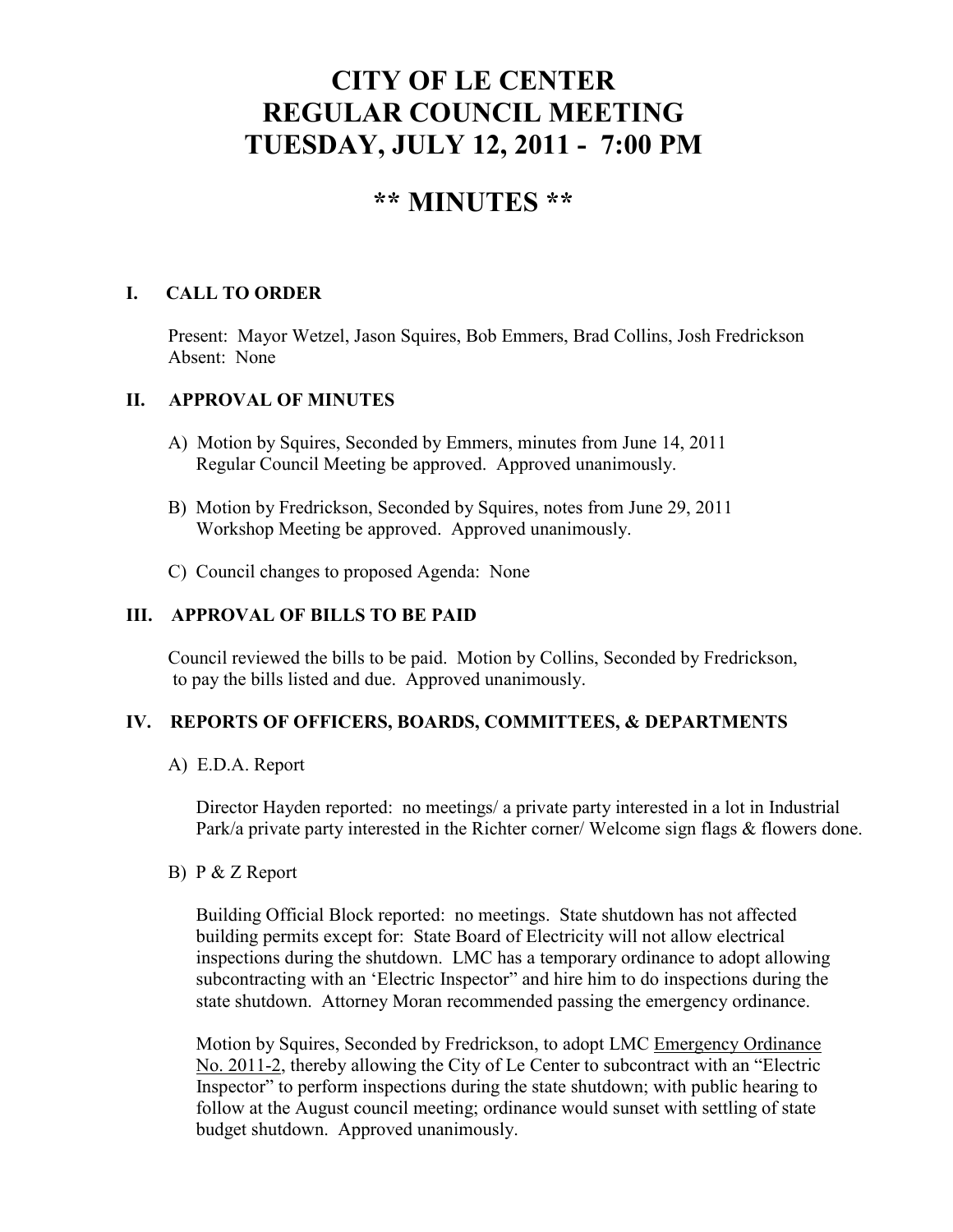C) Municipal Liquor Store

On-Sale Mgr. Mike Nelson gave a brief June report: Sales were \$70,236: up \$7300 from May, and up \$23.00 from June 2010. Nelson also reported: Off-sale is up big-time/ entire year is going better than 2010/ Hillbilly Fest planned by Muni staff is set for Sat. Aug.  $6<sup>th</sup>$  starting at 1:00 pm to close.

D) Police Department

Police Chief Pfarr reported on the police activities for month of June: 178 calls/ 2,775 miles patrolled. Pfarr also reported: calls down 1%, miles down 5%, & half year comparisons roughly the same as 2010. Submitted \$5,651 to POST Board.

E) Water, Sewer, Streets, Parks

Public Works Superintendent Curt Roemhildt gave his monthly report:

- 1) Lead & Copper sampling starting- 10 homes will be tested this year as part of the state program/ done every three years  $\omega$  the same list of homes.
- $\triangle$  Parks- completed wood chips  $\&$  pea rock around playgrounds/ West Park lights will be replaced under warranty/ West Park gravel road has been dust controlled.
- Streets- many blvd. stumps around city ground out  $\&$  filled after years/ should finish this week the chipping of branches from the storm damage.
- $\cdot$  Wastewater- bid of \$39,500 to sandblast & re-paint the main lift-station at the plant. (\$30,000 was budgeted). Council agreed: yes do the project now.
- F) Bolton & Menk Engineering (Joel Hawbaker, Engineer)
	- 1) 2010-11 USDA Project- USDA ready to meet with us/ Council decide on meeting date. City has gone from an approx. 45% grant down to a 25% grant on the project.
	- 2) 2010 Minnesota Street Project- grass seeding has been done; contractor responsible for 30 days/ all bituminous work will be done this week.
- G) Pool Report- Director Dorothy Dinwiddie reported: June deposits were \$22,338 plus \$1190 from Cleveland/ went thru the swim lesson form, season pass form, and daily admission sheet/ mostly minor repairs done so far. Need to budget for next year: new umbrellas, two new toilets, and re-certification of life guards. No parking for the public behind the pool- tickets will be given.
- H) Fair Association- Nancy Stauff reported: still a water problem with the horse arena/ turning the horse show into more of a game competition to attract more participants.